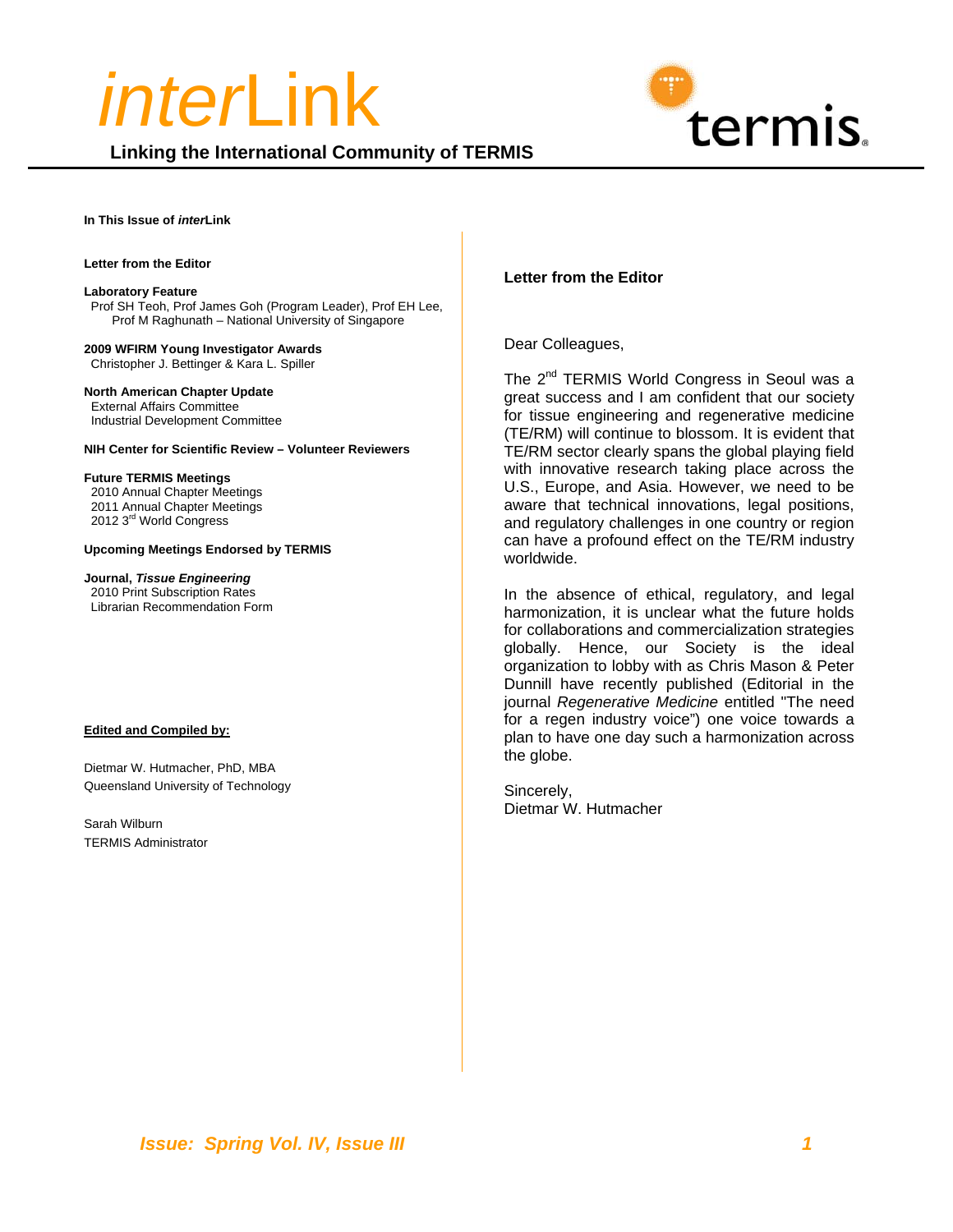

**Linking the International Community of TERMIS**

## **Laboratory Feature**

### **NUS Tissue Engineering Program (NUSTEP)**



**Contact Details** Professor James Goh Program Leader, NUS Tissue Engineering Program Life Sciences Institute National University of Singapore DSO (Kent Ridge) Building Level 4 27 Medical Drive, Singapore 117510 Tel: (65) 6516 5298 Fax: (65) 6776 5322 Email: dosgohj@nus.edu.sg Website: http://www.lsi.nus.edu.sg/nustep*/*

*Left to Right: Prof SH Teoh, Prof James Goh (Program Leader), Prof EH Lee, Prof M Raghunath*

The **NUS Tissue Engineering Program (NUSTEP)** is a multidisciplinary program in the Life Sciences Institute at the National University of Singapore. The program is under the leadership of Prof James Goh. It aims to develop core competencies and to create innovations in cell and construct technologies for effective integration of living systems for clinical therapies. The goal is to establish a globally competitive program in tissue engineering with significant research outcomes that will result in international recognition for high quality research with clinical and industrial applications. The facilities in NUSTEP include BSL2 Class 10K Clean rooms, Bioimaging (micro CT and microscopy) Lab, Tissue Modulation Lab, Biomaterials and Scaffold Fabrication Lab, and Histology Lab as well as general labs for Principal Investigators and their teams. The program currently has ten PIs working in different aspects of tissue engineering.

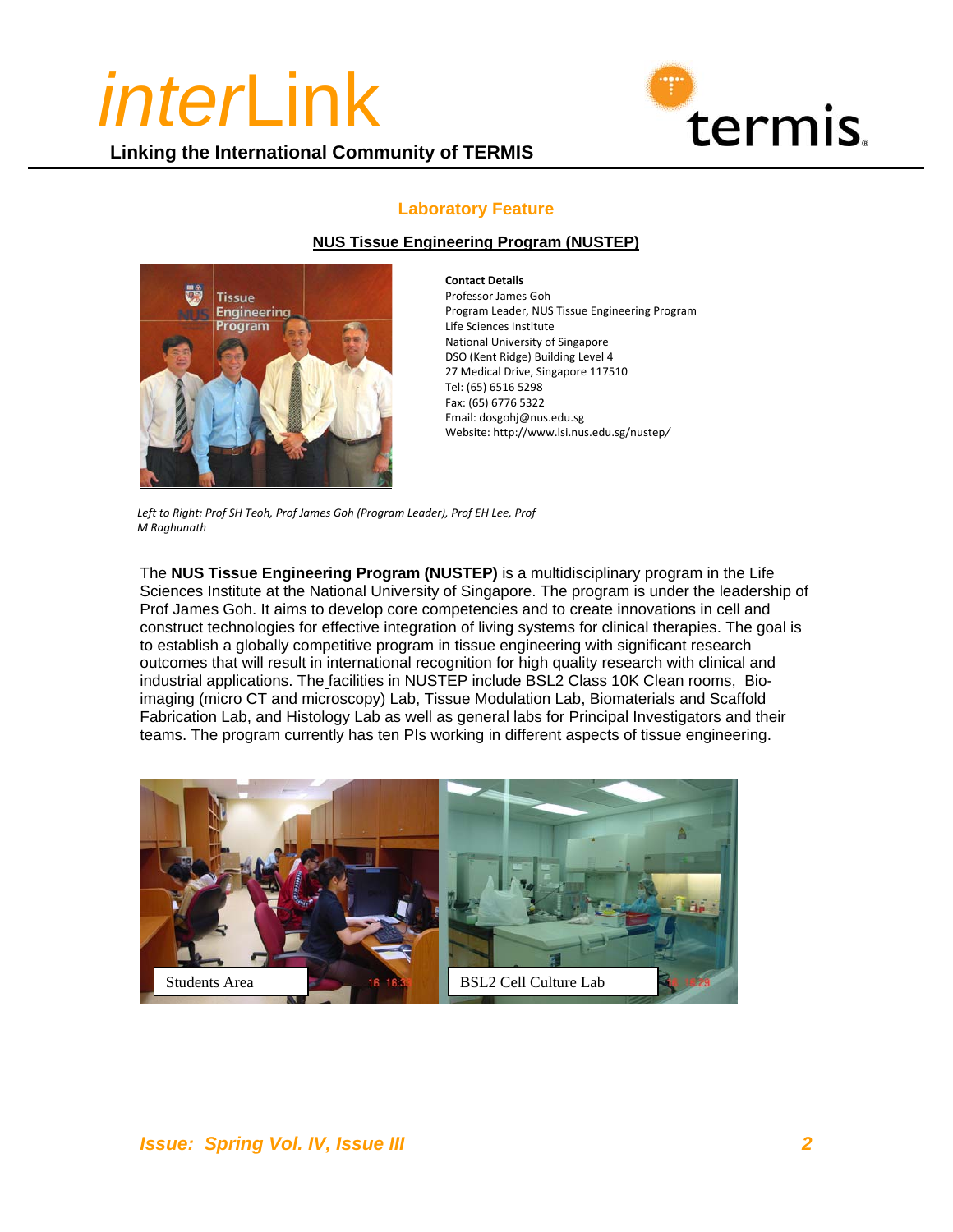

**Linking the International Community of TERMIS**



### **Research Strategy**

NUSTEP has developed a number of strategic technologies for tissues regeneration that are particularly crucial to musculoskeletal tissue engineering and regenerative medicine. We focus firstly on *Stem Cell Science;* this is to fully utilize the therapeutic potential of stem cells and its applications to tissue regeneration. Secondly, we focus on the development of biomimetic and functional scaffold as well as study the microenvironmental factors such as mechanical cues, bioactive factors and matrix properties in the regulation cell proliferation and differentiation. Thirdly, the development of suitable in-vivo models to evaluate tissue engineered devices. Finally, development of clinical trial for cell-based therapy and other tissue-engineered devices.

### **Research Focus**

#### *1. Stem Cell Science*

In this focus area, we seek discoveries of new knowledge and greater understanding of adult and embryonic stem cells in regenerative medicine applications and the development of cell therapies for repair and regeneration of skeletal tissues.

#### *Directed differentiation of stem cells (PI: Prof EH Lee, Prof Susan Lim)*

One of our focus in the programme is on the differentiation of mesenchymal stem cells (MSC) towards chondrocytes to generate cartilage of different phenotype, ie hyaline cartilage of articular cartilage, fibrocartilage of meniscus or a zonal cartilage of resting, proliferative and hypertrophy cartilage of physeal cartilage. Fresh bone marrow collected from the consent patients in National University Hospital are isolated, expanded in number in culture and subsequently subjected to different manipulation including growth factor treatment, genetic force/knockdown manipulation (in collaboration with Genome Institute of Singapore). The influence of biomimetic microenvironment on the chondrogenesis of MSC is also being investigated and we have demonstrated that different biomimetic surface can dramatically alter the differentiation outcomes of MSCs [4]. Incorporation of this biomimetic surface on a 3D scaffold for the repair of critical size cartilage defect with MSC is currently being studied.

#### *2. Biomimetic Scaffold Technologies*

This group focuses on the design and development of novel biocompatible and biofunctional constructs for tissue engineering applications. Biofunctionalisation includes the use of regulatory biomolecules and control delivery systems.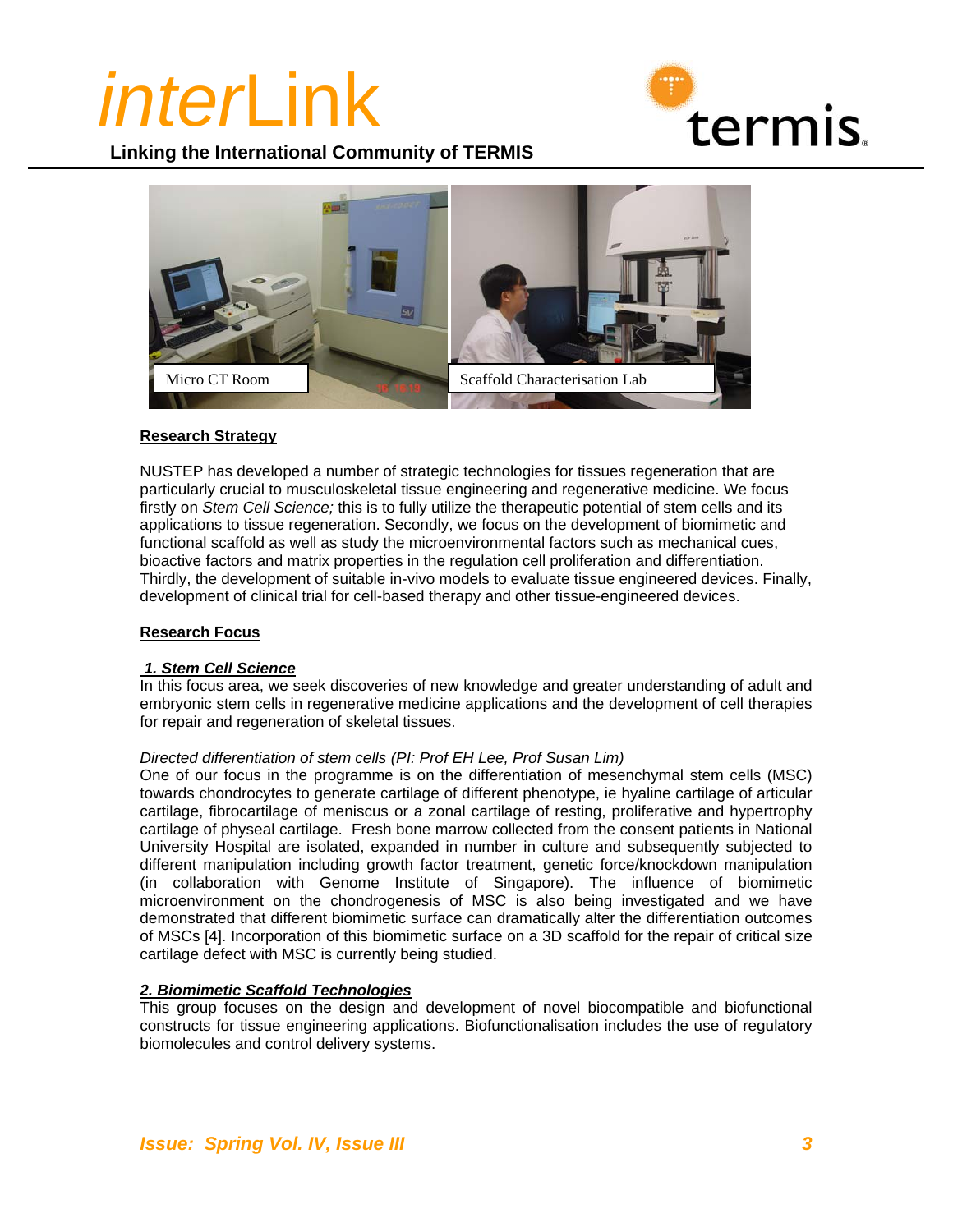

## **Linking the International Community of TERMIS**

## *2.1 PCL-TCP scaffold-based tissue engineering (PI: Prof SH Teoh)*

The research focus is in the applications in load-bearing, hard tissues such as cartilage and bone. Our lab is currently further developing a rapid prototyping system for the fabrication of tissue engineering scaffolds with complex geometries. This was driven by the need for functionally and physiologically relevant scaffolds for the treatment of bone defects. At the same time, our lab is also developing novel material compositions based on a composite of biodegradable polymers such as polycaprolactone (PCL) and bone-like ceramics such as hydroxy apatite (HA) and tricalcium phosphate (TCP). Such polymer composites will improve the performance of bone scaffoldings by imparting greater mechanical stability and bio-functionality while maintaining biodegradability. We have demonstrated the significant improvement of the scaffold's mechanical properties when TCP micro-particles were incorporated into PCL matrix. In vivo, we have shown enhanced bone regeneration using PCL-TCP scaffolds in a pig spinal fusion model. Biochemical improvements are also performed onto these scaffolds by modifying the scaffold's surface with biologically active molecules such as heparan sulfate and bone morphogenetic protein. These entities, in turn, are incorporated with the ultimate goal of assisting the integration of the implanted scaffold and bone repair outcome.

We are also exploring and developing biodegradable scaffolds fabricated using the electrospinning technique. Due to their unique physical properties, electrospun fibers and meshes have gained increasing interests in the tissue engineering field. However, due to nature of their fabrication, cellular and tissue integration into the scaffold's structure is often limited. We are currently developing a novel hybrid scaffold comprising of electrospun PCL-based fibers with hyaluronic acid hydrogel obtained via a modified electrospinning process. This hybrid scaffold has been shown to significantly improve the cellular integration and allow the controlled release of bioactive agents such as growth factors. Furthermore, we have also demonstrated the vascularization potential of these hybrid scaffolds.

#### *2.2 Silk scaffold with weblike microporous silk sponges (PI: Prof SL Toh)*

Cell seeding on knitted scaffolds often require a gel system, which was found to be practically unsuitable for anterior cruciate ligament (ACL) reconstruction as the cell-gel composite often gets dislodged from the scaffold in the in vivo dynamic situations. In order to overcome this problem, we fabricated a combined silk scaffold with weblike microporous silk sponges formed in the openings of a knitted silk scaffold (Fig 2A,B). Human MSCs adhered and grew well on the combined silk scaffolds (Fig 2C,D). Moreover, in comparison with the knitted silk scaffolds seeded with hMSCs in fibroin gel the cellular function was more actively exhibited on the combined silk scaffolds, as evident by real-time reverse transcriptase-polymerase chain reaction (RT-PCR) analysis for ligament-related gene markers, immunohistochemical (Fig 2H) and western blot evaluations of ligament-related extracellular matrix (e.g., type I, III collagen and tenascin-C, Fig 2E-G) components. While the knitted structure holds the microporous silk sponges together and provides the structural strength of the combined silk scaffold, the microporous structure of the silk sponges mimic the ECM which consequently promotes cell proliferation, function, and differentiation. This feature overcomes the limitation of knitted scaffold for ligament tissue engineering application [1].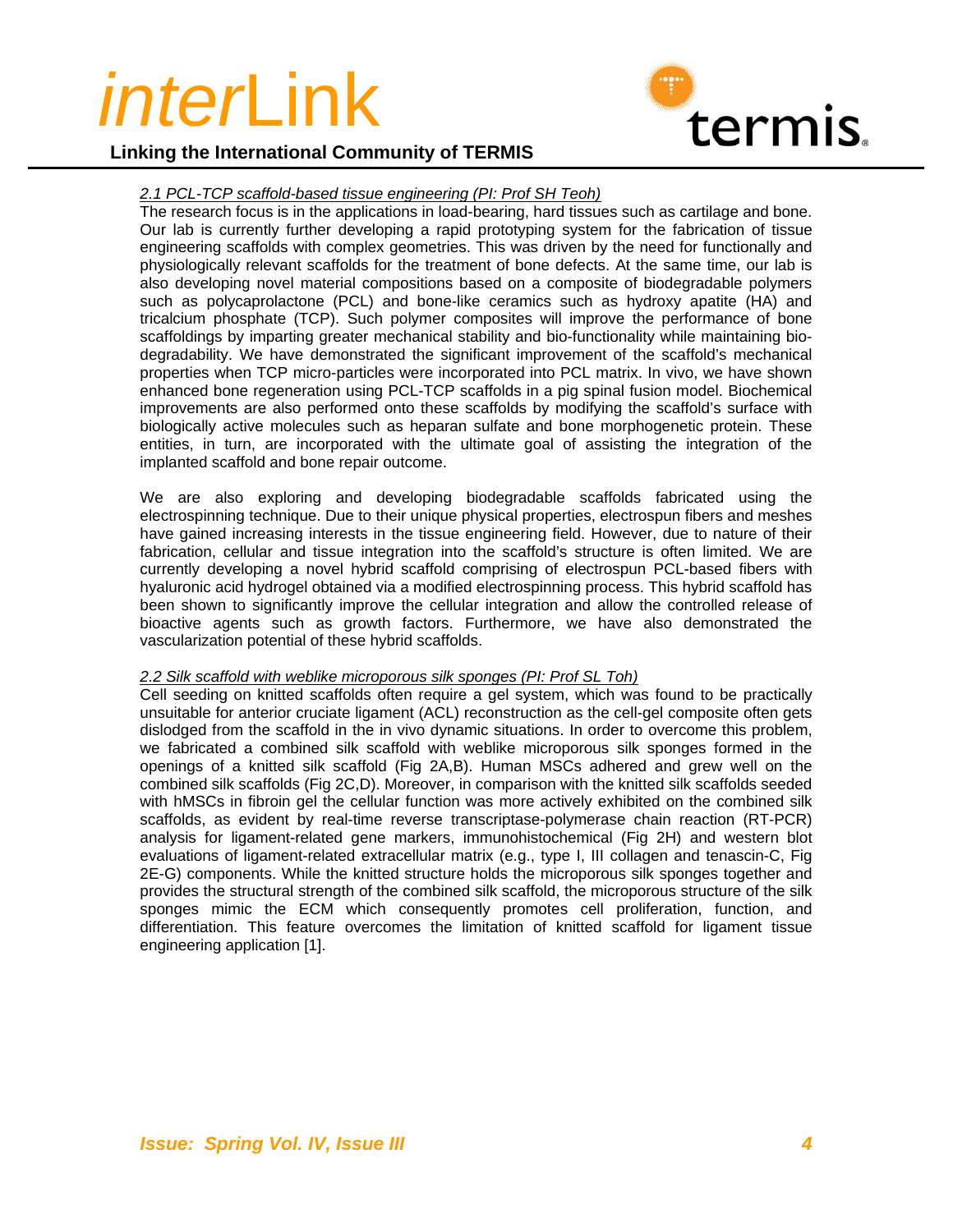

## **Linking the International Community of TERMIS**



*Fig. 2 Creation of a Silk scaffold with weblike microporous silk sponges for MSC-based ligament tissue engineering.* 

#### *2.3 Tissue Modulation (PI: Prof M Raghunath)*

The focus is to modulate the composition and stability of tissue by manipulating intrinsic or exogenous extracellular matrix (ECM), respectively. We aim to achieve this by modulating the phenotype of differentiated cells or human adult of human embryonic stem cells. Our expertise encompasses matrix and cell biology, biochemistry, molecular biology, clinical dermatology and industrial R&D experience. We pursue a two-pronged strategy, namely the development of enabling technologies for translational purposes, and characterizing their scientific basis:

#### *a. Macromolecular Crowding (MMC)*

We are currently rolling out a unique application platform for the use of MMC, a biophysical principle in nature that governs biochemical reactions in all biological systems. We champion the reverse bioengineering of crowded systems to create in vivo-like environments, not only for cell culture systems but also for cell-free settings, for example the polymerase chain reaction. In cell culture systems we have developed technology to induce fibrogenic cells to form more connective tissue, a crucial requirement for building coherent larger 3D blocks of tissue. Applying MMC we have been able to enhance matrix formation in vitro by at least one order of magnitude. We use the produced extracellular matrices as excellent substrates and niches for the maintenance of human embryonic stem cells and mesenchymal stem cells in an undifferentiated state. We have been able to produce a variety of human bioassembled extracellular matrices and are studying the ECM-stem cell interaction in terms of phenotypic modulation and induction of epigenetic changes.

#### *b. Scar Wars*

Fibrosis and scar formation result from an unwanted accumulation of collagen due to imbalance in production and degradation in repairing tissues. The effects range from cosmetic disfiguration to organ failure. Peri-implantation fibrosis represents a current road block in tissue engineering. We are interested to characterise novel antifibrotic drugs that tackle key events in the biosynthesis of collagen and its deposition into a matrix. To this end we have built a worldwide unique drug discovery tool, the Scar-in-a-Jar. The substances we are aiming to employ work at posttranslational and epigenetic level. Using a indication discovery approach, we are particularly interested candidate substances that have been approved already for other therapeutic uses. Interestingly, a group of substances, prolyly hydroxyase inhibitors, has not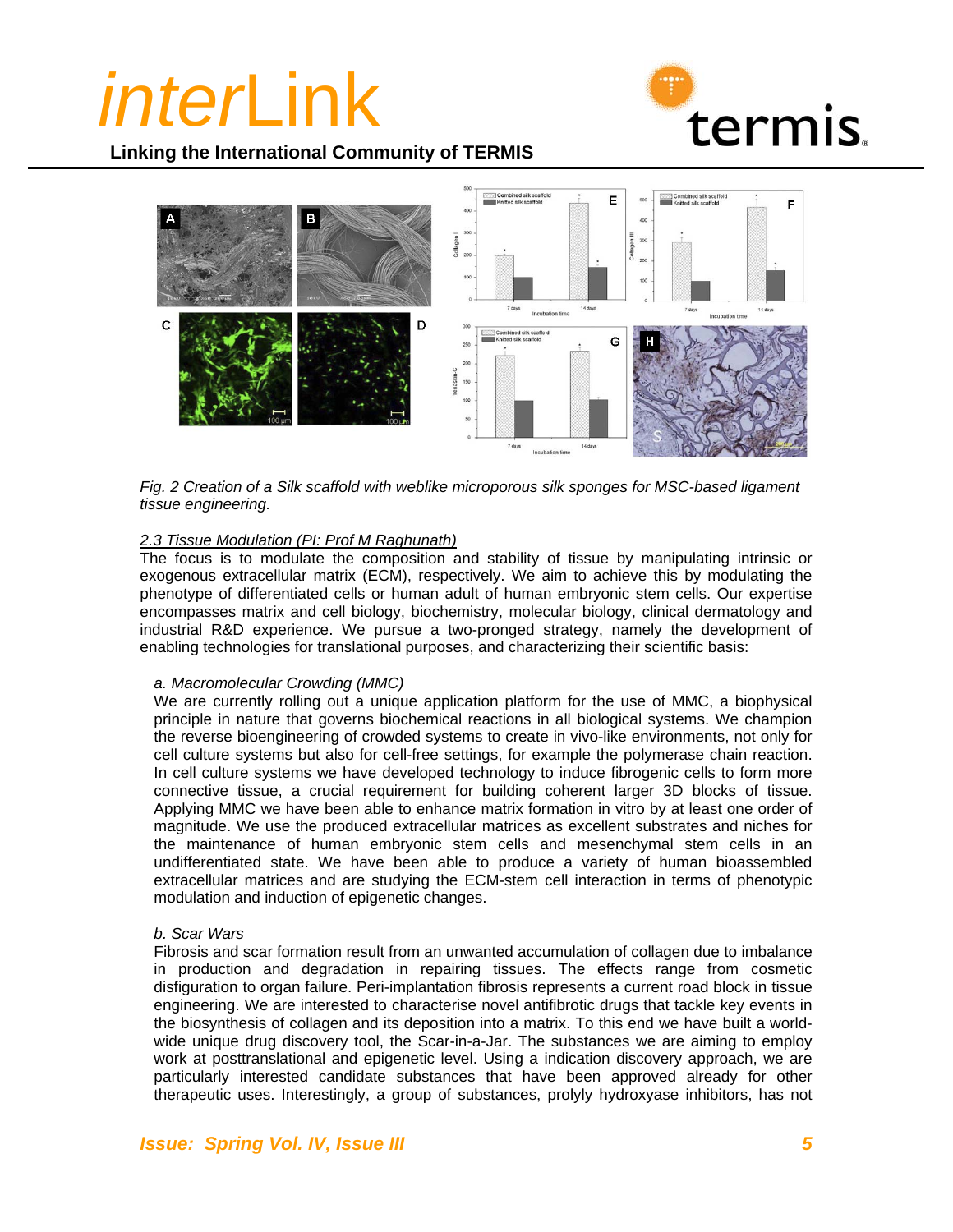



only antifibrotic, but also a proangiogenic effects. As this would be an ideal combination we are developing currently biomaterials that deliver these substances locally into tissue, thereby providing vascularisation around the implant while keeping fibrosis at bay.

#### *c. Biological Tissue Glue*

Transglutaminases are enzymes that work as biological cross-linkers by forming isodipeptide bonds between target proteins (γ-glutamyl-Є-lysyl) in the extracellular space. As we have characterised the matrix-glueing properties of transglutaminase 2 in the past, we are taking this knowledge to the development of an enzymatic tissue glue for applications in eye surgery.

#### *3. In vivo models to evaluate tissue-engineered devices*

#### *3.1 Anterior cruciate ligament regeneration using mesenchymal stem cells and silk scaffold (PI: Prof James Goh)*

We studied the regeneration of anterior cruciate ligament (ACL) using MSC and silk scaffold first in rabbit [5] and followed up in a large animal model [6]. Microporous silk sponges/knitted silk mesh with autologous MSCs seeded was rolled around a braided silk cord to produce a tightly wound shaft that mimicked the structures of ligament extracellular matrix (ECM). Then the MSCsseeded scaffold was implanted in pig model to regenerate ACL Fig 3A). At 24 weeks postoperatively, the MSCs in regenerated ligament exhibited fibroblast morphology. The key ligament-specific extracellular matrix components were produced prominently (Fig 3F) and indirect ligament-bone insertion with three zones (Fig 3B,C bone, Sharpey's fibers and ligament) was observed. Although there was remarkable scaffold degradation, we observed that the maximum tensile load of regenerated ligament could be maintained after 24 weeks of implantation. Our results imply that silk-based material has great potentials for clinical applications.



Fig 3 Macroscopic view of regenerated ACL in experiment group at 24 weeks postoperatively (A). Histological observation of regenerated ligament–bone junction in experimental (B) and control (C) groups at 24 weeks postoperatively. Histological observation of native ACL (D), regenerated ligaments in control group (E) and experiment group (F). Experiment group (MSCs/scaffold implantation, n= 6) and Control group (scaffold implantation, n= 6).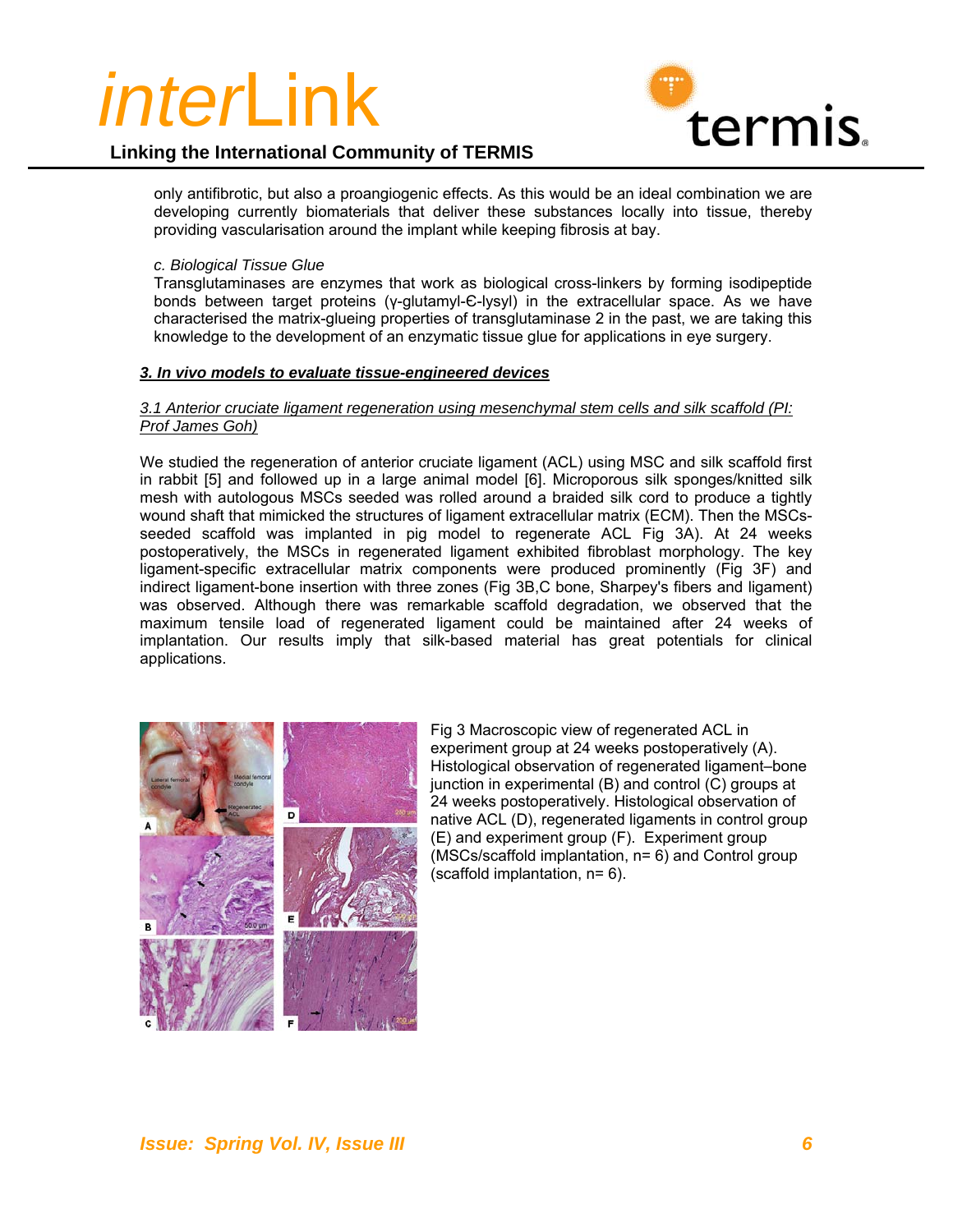

## **Linking the International Community of TERMIS**

#### *3.2 PCL-TCP scaffold as a bone graft substitute for bone regeneration in a procine model of interbody spine fusion (PI: Prof HK Wong)*

Using the mPCL-TCP scaffold we developed, we evaluated bone ingrowth into in a large animal model of lumbar interbody fusion [7]. Six pigs underwent a 2-level (L3/4; L5/6) anterior lumbar interbody fusion (ALIF) implanted with mPCL-TCP + 0.6 mg rhBMP-2 as treatment group while four other pigs implanted with autogenous bone graft served as control. Computed tomographic scanning and histology revealed complete defect bridging in all (100%) specimen from the treatment group as early as 3 months. Histological evidence of continuing bone remodeling and maturation was observed at 6 months. This compare to the control group, in which only partial bridging was observed at 3 months and only 50% of segments in this group showed complete defect bridging at 6 months. Furthermore, 25% of segments in the control group showed evidence of graft fracture, resorption and pseudoarthrosis. In contrast, no evidence of graft fractures, pseudoarthrosis or foreign body reaction was observed in the treatment group. These results reveal that mPCL-TCP scaffolds could act as bone graft substitutes by providing a suitable environment for bone regeneration in a dynamic load bearing setting such as in a porcine model of interbody spine fusion.



Fig 4 (A) showing a scaffold implanted into intervertebral disc space after decortication and screw fixation. (B) Harvested motion segment after 3 months implantation of mPCL–TCP scaffold + rhBMP-2 showing bone overgrowth covering part of the screw and rod fixation. Three dimensionally reconstructed -CT images of scaffold + rhBMP-2 (C), and autograft bone (D) at 3 months post-surgery. Complete defect bridging was observed in the scaffold + rhBMP-2 group with smooth cage integration into host bone bed (blue arrow heads). This was absent among autograft bone implants with a thin line demarcating graft implant from the host bone bed evident at 3 months (red arrows). Histological evaluation showing: (E) areas of direct contact between bone tissue and scaffold strut filaments on sagital view at 3 months in the scaffold + rhBMP-2 group and (F) areas of extensive graft resorption resulting in pseudoarthrosis at 6 months in the autograft bone group (+).

#### *3.3 Cartilage tissue engineering using a biphasic osteochondral implant with mesenchymal stem cells (PI: Prof James Hui)*

This study was set up to evaluate a novel technique of cartilage tissue engineering using a biphasic osteochondral scaffold seeded with autologous MSC and a membrane in a large weight bearing porcine model. A dual phase construct comprising of a cartilage Polycaprolactone (PCL) scaffold and a Polycaprolactone-Tri Calcium Phosphate (PCL – TCP) osseous matrix. Autologous MSC was seeded into the entire implant via fibrin and the construct was inserted into critically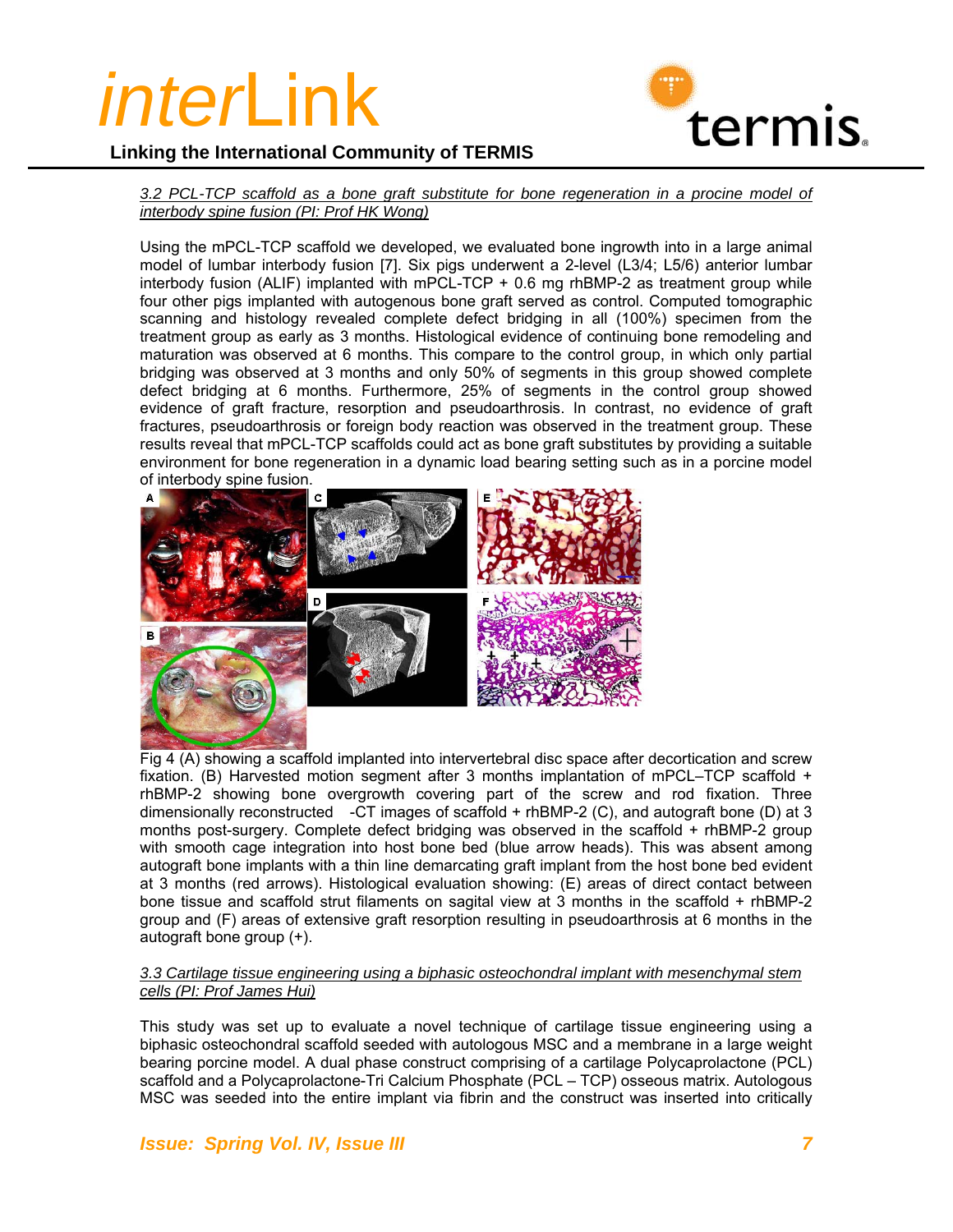

## **Linking the International Community of TERMIS**

sized osteochondral defects located at the medial condyle and patellar groove of pigs. We observed cartilage repair with a low occurrence of fibrocartilage at the medial condyle. The enhanced healing arrested host cartilage degeneration as shown by superior Glycosaminoglycan (GAG) maintenance. The positive morphological outcome was supported by higher relative Young's modulus indicating functional cartilage restoration. Bone ingrowth was enhanced in the experimental group. Healing was compromised in the absence of the implanted cells or resurfacing membrane. Our results indicate that MSC seeded biphasic implant coupled with an electrospun membrane assisted osteochondral healing.

#### *3.4 Skin Tissue Engineering (PI: Prof TT Phan)*

The research group concentrates in wound healing and keloid biology research. The group was the first in the world to explore the role of epidermal-dermal interactions in keloid pathogenesis. This claim has been recognized in publications in key biomedical journals, by local and international research awards and at presentations in numerous scientific meetings. More importantly, our results have been reproduced by different independent research groups in the USA, Canada and Japan, which has strengthen the role of epidermal-dermal interactions in keloid pathogenesis and indicate that keratinocyte-fibroblast co-culture is a useful system for keloid research and drug development. The group's novel model and significant research data have yielded significant interest from a number of local cancer biologists, who intend to apply this model in their own research on tumor-stromal interactions in carcinogenesis. Collaboration work is planned with them to push this research to a higher level. To date the group's tissue and skin cell culture database repository, which has been built up over the past few years is likely to be, at the current time, the most extensive in the world. This unique resource has been beneficial not only to our projects, but also to many other research groups in Singapore and overseas.

#### *4. Clinical trial for cell-based therapy*

Cartilage repair comparing the clinical outcome of patients treated with first generation autologous chondrocyte implantation (ACI) using chondrocytes versus bone marrow derived mesenchymal stem cells.

Following the MSC-based repair of cartilage defects in medium and large animal models [8,9], Prof James Hui and Prof EH Lee are currently conducting an ongoing prospective observational cohort study designed to investigate the effectiveness of chondrocytes and BMSCs as sources of cells for ACI, in repairing full-thickness cartilage defects of the knee. Conducted in our cGMP / cGTP facilities in NUHS, 72 matched (lesion site and age) patients underwent ACI using chondrocyte (n=36) or BMSC (n=36). Clinical outcome was measured pre-operation and 3, 6, 9, 12, 18, and 24 months post-operation using International Cartilage Repair Society (ICRS) Cartilage Injury Evaluation Package which included questions from the Short-Form (SF-36) Health Survey, International Knee Documentation Committee (IKDC) subjective knee evaluation, Lysholm knee scale, and Tegner activity level scale. We found a significant improvement in the patients' quality of life (physical and mental components of the SF-36 questionnaire included in the ICRS package) after implantation over time, with BMSC and Chondrocyte groups found to be equally effective. Greater improvement in "Physical Role Functioning" was reported by the BMSC group (P=0.044 for interaction effect). The improvement in clinical symptoms after cartilage repair using BMSCs in our clinical trial agrees with clinical outcomes of earlier studies in which clinical symptoms were reported to have improved and repair of cartilage detected.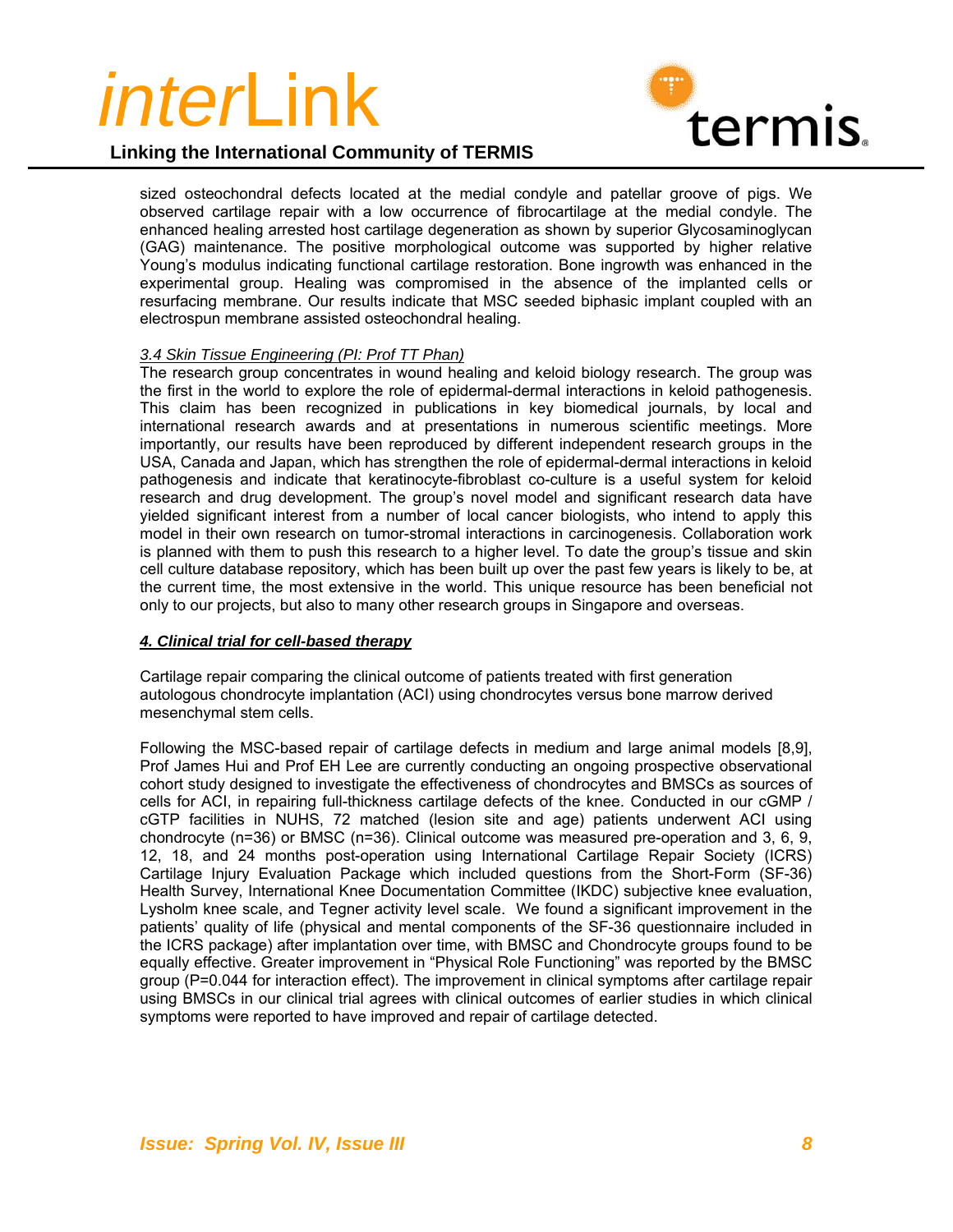



#### **Selected References**

- 1. Shao X, Goh JC, Hutmacher DW, Lee EH, Zigang G. (2006) Repair of large articular osteochondral defects using hybrid scaffolds and bone marrow-derived mesenchymal stem cells in a rabbit model. Tissue Eng. 12(6):1539-51.
- 2. Liu TM, Martina M, Hutmacher DW, Hui JH, Lee EH, Lim B. (2007) Identification of common pathways mediating differentiation of bone marrow- and adipose tissue-derived human mesenchymal stem cells into three mesenchymal lineages. Stem Cells 25(3):750-60.
- 3. Wu YN, Yang Z, Hui JH, Ouyang HW, Lee EH. (2007) Cartilaginous ECM componentmodification of the micro-bead culture system for chondrogenic differentiation of mesenchymal stem cells. Biomaterials. 28(28):4056-67.
- 4. Lee KB, Hui JH, Song IC, Ardany L, Lee EH. (2007) Injectable mesenchymal stem cell therapy for large cartilage defects--a porcine model. Stem Cells. 25(11):2964-71.
- 5. Lareu RR, Harve KS, Raghunath M (2007) Emulating a crowded intracellular environment in vitro dramatically improves RT-PCR performance. Biochemical And Biophysical Research Communications 363(1):171-177
- 6. Liu H, Fan H, Wang Y, Toh SL, Goh JC. (2008) The interaction between a combined knitted silk scaffold and microporous silk sponge with human mesenchymal stem cells for ligament tissue engineering. Biomaterials. 29(6):662-74.
- 7. Fan H, Liu H, Wong EJ, Toh SL, Goh JC. (2008) In vivo study of anterior cruciate ligament regeneration using mesenchymal stem cells and silk scaffold. Biomaterials. 29(23):3324-37.
- 8. Liu TM, Wu YN, Guo XM, Hui JH, Lee EH, Lim B. (2009) Effects of ectopic Nanog and Oct4 overexpression on mesenchymal stem cells. Stem Cells Dev. 18(7):1013-22.
- 9. Fan H, Liu H, Toh SL, Goh JC. (2009) Anterior cruciate ligament regeneration using mesenchymal stem cells and silk scaffold in large animal model. Biomaterials. 30(28):4967- 77.
- 10. Abbah SA, Lam CX, Hutmacher DW, Goh JC, Wong HK. (2009) Biological performance of a polycaprolactone-based scaffold used as fusion cage device in a large animal model of spinal reconstructive surgery. Biomaterials 30(28):5086-93.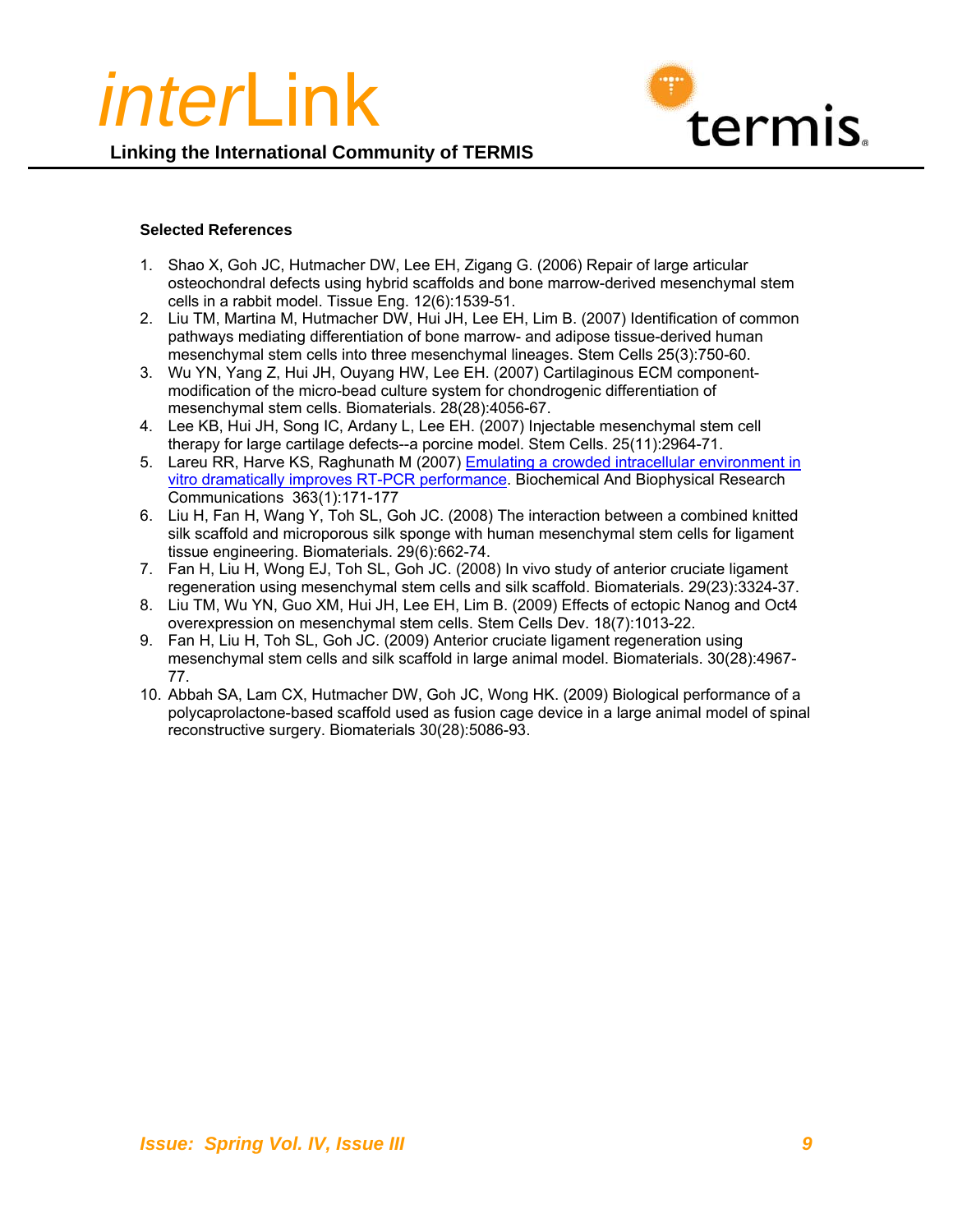



### **2009 Wake Forest Institute for Regenerative Medicine Young Investigator Awards**

The Wake Forest Institute for Regenerative Medicine has awarded the Young Investigator Award for the second year. This award is designed to recognize outstanding achievements by members of the Tissue Engineering and Regenerative Medicine International Society (TERMIS) who is in the early stages of a career in regenerative medicine. The award consists of a certificate, a \$2,500 cash prize and recognition at the 2009 TERMIS World Congress. We are pleased to announce this year's winners: Christopher J. Bettinger and Kara L. Spiller.



Christopher J. Bettinger studied at the Massachusetts Institute of Technology where he received an S.B. in Chemical Engineering in 2003, an M.Eng. in Biomedical Engineering in 2004, and a Ph.D. in Materials Science and Engineering in 2008. He completed his doctoral work under the supervision of Prof. Robert Langer where he worked to develop micro- and nanoscale biomaterial systems for use in tissue engineering. He is a currently a postdoctoral fellow working in the field of organic electronics under the supervision of Prof. Zhenan Bao in the Department of

Chemical Engineering at Stanford University.



Kara L. Spiller completed her B.S./M.S. degrees at Drexel Univeristy in 2007. She has continued her thesis work as an NSF Fellow in the Biomaterials and Drug Delivery Lab at Drexel University in Philadelphia, under the advisement of Dr. Anthony Lowman. Her thesis project is entitled "Semidegradable, multi-functional hydrogels for the repair of cartilage defects." Following TERMIS-WC, Ms. Spiller will continue on to the Shanghai Key Tissue Engineering Laboratory, under the advisement of Drs. Yilin Cao and Wei Liu, to complete the capstone project of her research as part of the National Science Foundation Doctoral Dissertation Enhancement Program.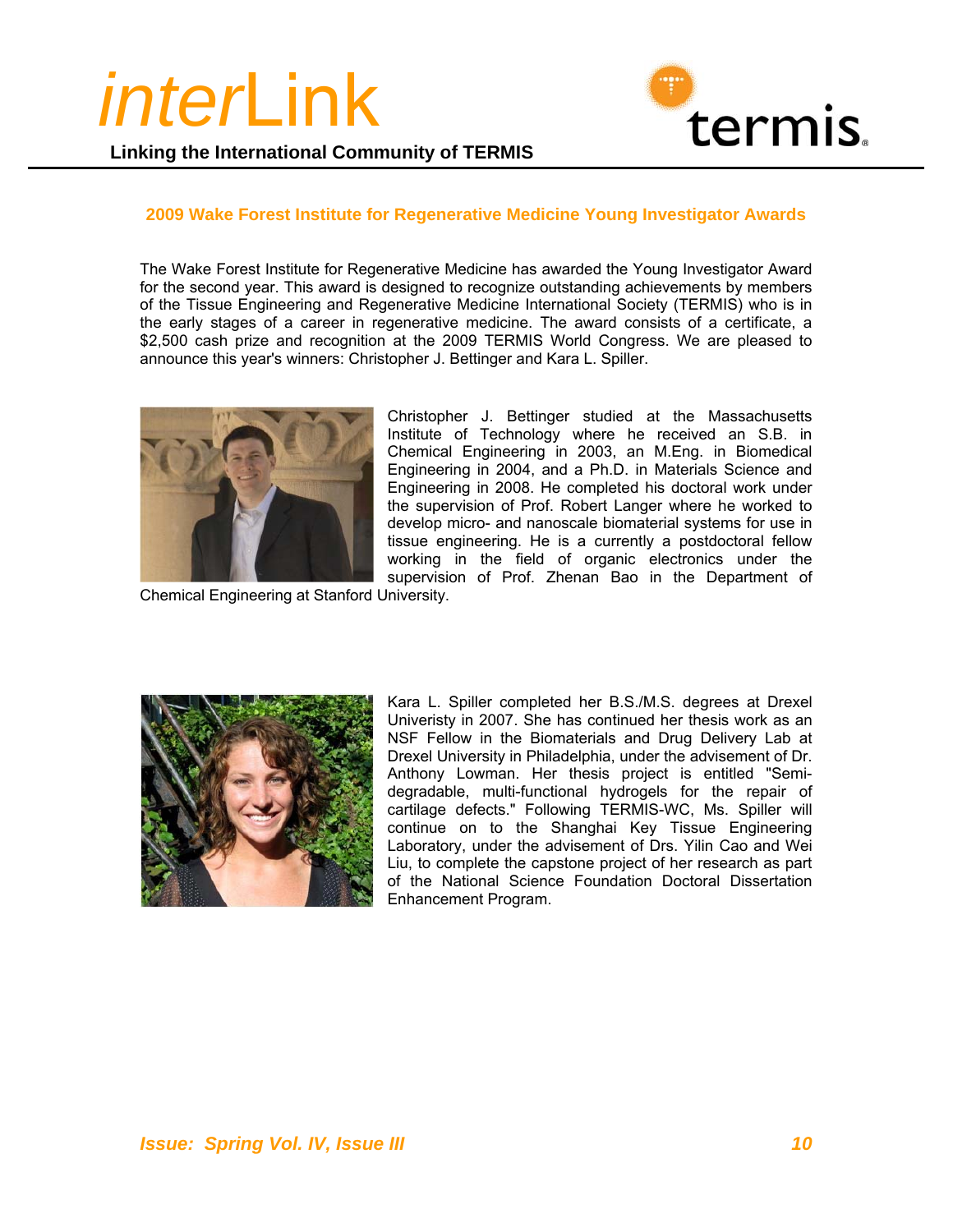



## **North American Chapter**

## **Committee Updates**

The North American Chapter of TERMIS has recently established two committees to assist the North American Council. The two committees are: the External Affairs Committee that is chaired by Anthony Ratcliffe and the Industry Development Committee, chaired by Kiki B. Hellman.

#### **External Affairs Committee**

There has been an increasing interest in TERMIS-NA working with other societies and organizations, and in response to this the External Affairs Committee has been formed. The members of the committee are Anthony Ratcliffe (Chair, Synthasome, Inc), Robert Sah (UC San Diego) and Stephen Badylak (University of Pittsburgh). The objective is to stimulate and coordinate the interaction of TERMIS-NA and other societies and organizations with complimentary interests. It is anticipated that this active participation with other groups will increase the impact of TERMIS-NA, and enhance the technology and information exchange vital for the continued growth of the field.

Currently, two co-sponsored workshops with other societies have been agreed.

1. The American Society for Matrix Biology (ASMB) and TERMIS-NA will hold a joint session at the 2010 ASMB meeting to be held October 24 - 27 in Charleston, NC.

2. A joint meeting of the International Society for Stem Cell Research and the Society for Biological Engineering, to be held in Boston, May 2 5, 2010 will have a session co-sponsored with TERMIS-NA.

The committee will continue to consider and plan for other collaborative interactions. If TERMIS-NA members wish to propose new collaborative events, please contact one of the committee members, or Sarah Wilburn at swilburn@termis.org.

### **Industry Development Committee**

Scientific and medical progress in tissue engineering and allied disciplines has given rise to novel therapeutic strategies for functional repair or replacement of human tissues and organs, often summarized as 'regenerative medicine.' However, to translate discovery research into medical practice and to support and sustain the many emerging and established companies working toward development of products, certain common challenges must be addressed. Those include: 1) rigorous experimental studies and definitive clinical trials; 2) processing and manufacturing controls and quality systems development; 3) licensing of intellectual property – a critical bridge to commercialization and subsequent patent protection; 4) regulatory evaluation and product approval from relevant authorities required for marketing products; 5) cost recovery and reimbursement; and 6) the positive perception of the different publics which provide funding for supporting the entire enterprise and, ultimately, market acceptance.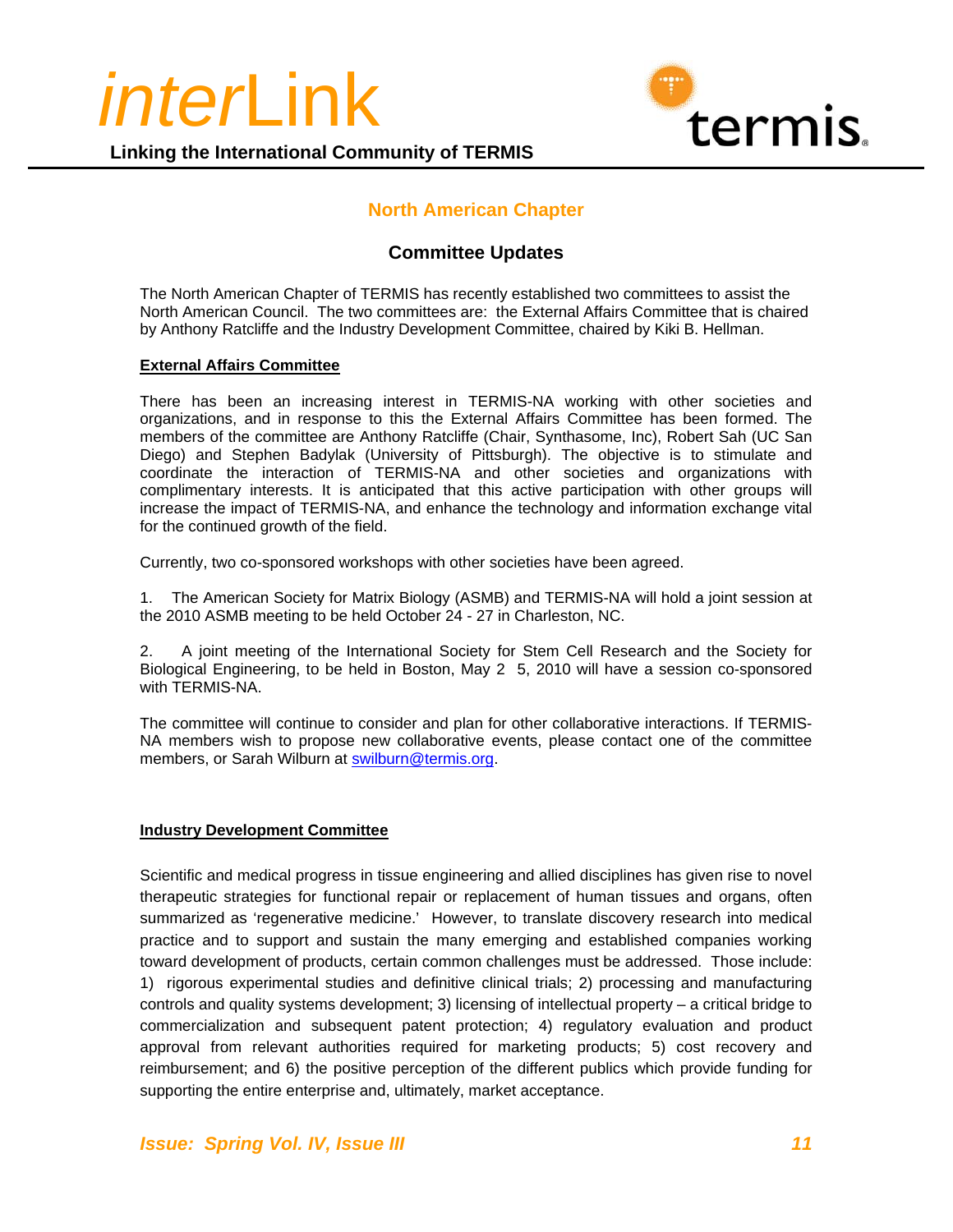



There is currently no entity that is addressing these challenges in a cohesive, focused manner and/or engaging the many diverse and varied constituencies. Since TERMIS-NA represents individuals and organizations from many different sectors, i.e., academe, institutes, industry, government, working toward the goals of advancing the science as well as developing therapies to meet clinical needs, it is proposed that a Committee on Industrial Development be established within the society to address the challenges and needs facing the industry. Given the scientific progress over the last several years, the time has come for such entity/group to aid the members in meeting these challenges and in building as well as representing the regenerative medical industry to the appropriate constituent communities.

The members of the Industry Development Committee are: Kiki B. Hellman (Chair, Hellman Group, LLC), Timothy Bertram (Tengion, Inc.), Peter C. Johnson (Scintellix, Inc.) and Bill Tawil (Baxter BioSurgery).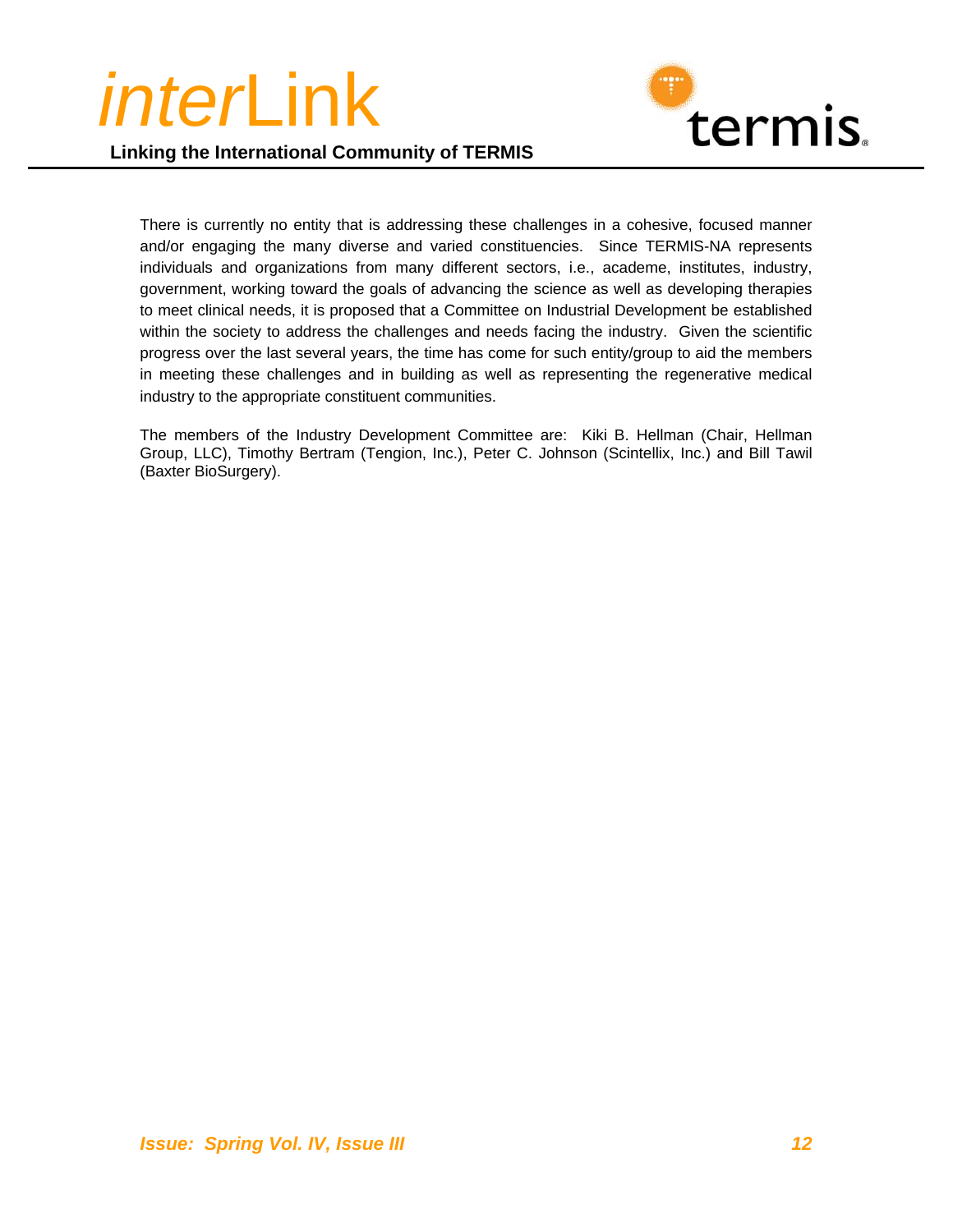



## **NIH Center for Scientific Review – Volunteer Reviewers**

The National Institutes of Health (NIH) is looking for senior, experienced members of TERMIS, who are interested in becoming volunteer reviewers.

Anyone interested is to email Sarah Wilburn, swilburn@termis.org, as soon as possible with the following requested information including:

- Name (First and Last)
- Institution
- E-mail address
- Web address
- Area of expertise
- The most appropriate study section or Integrated Review Group, if known
- Recent funding sources

The NIH's criterion is straightforward. The NIH is seeking reviewers who:

- are experienced senior scientists,
- have received major peer-reviewed research support either from NIH or an equivalent agency,
- understand the grant review process, and
- are willing to serve as study section members.

Please email the requested information to Sarah Wilburn, swilburn@termis.org.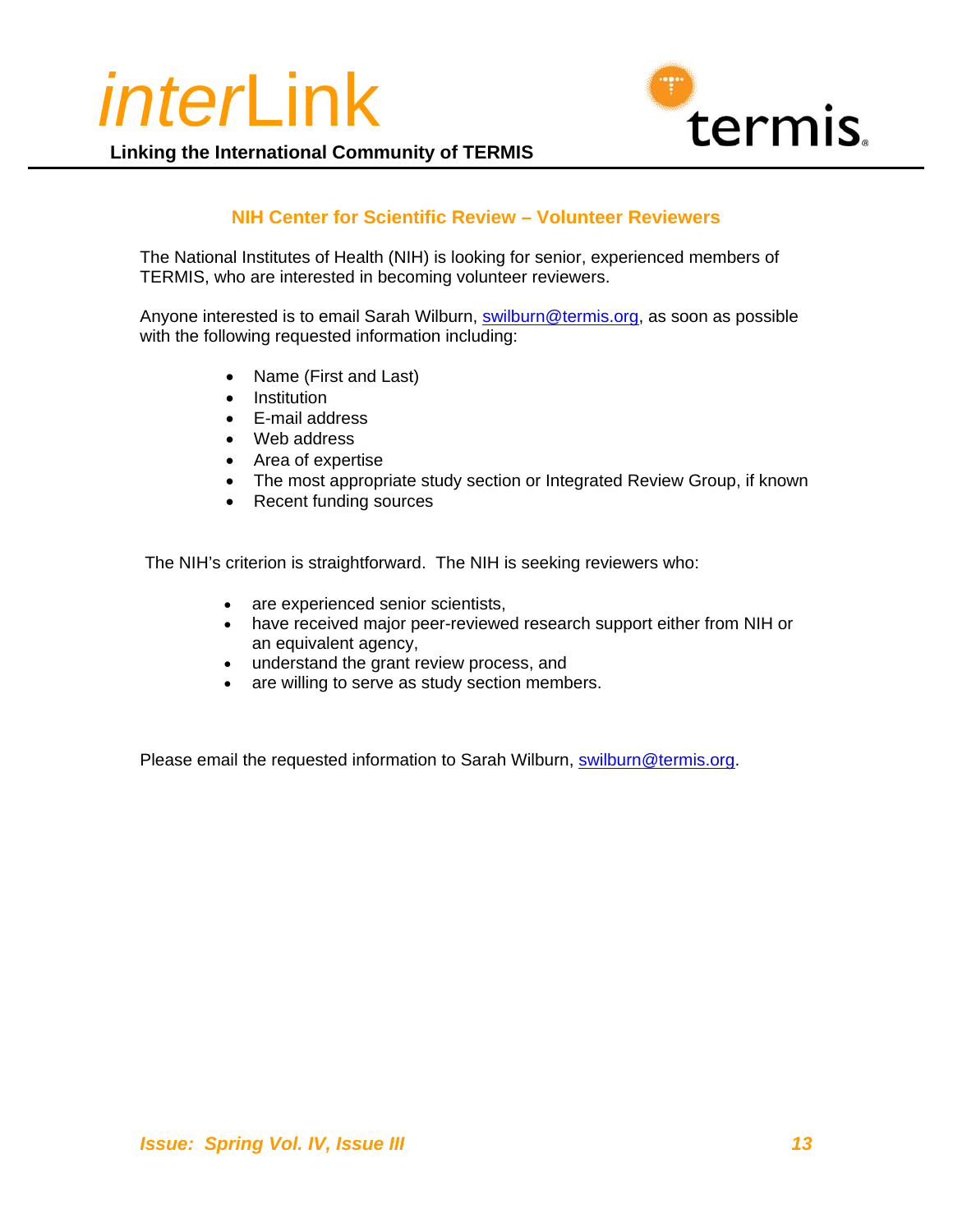



## **TERMIS Chapter Meetings**

## **2010 Chapter Meetings**

#### **TERMIS-EU: Galway, Ireland**

Conference Dates: 13-17 June, 2010 Meeting Chair: Prof. Abhay Pandit Conference Venue: Galway Radisson SAS Hotel



**TERMIS-AP: Sydney, Australia**

Conference Dates: September 2010 Meeting Chair: A/Prof. Geoffrey McKellar

### **TERMIS-NA Orlando 2010**

Conference Dates: December 5-8, 2010 Conference Location: the Hilton located at the Downtown Disney Resort Conference Chair: Anthony Atala, MD Scientific Chair: James Yoo, MD, PhD Hosted by: Wake Forest Institute for Regenerative Medicine

### **2011 Chapter Meetings**

**TERMIS-EU 2011: Granada, Spain**

Conference Dates: 7-10 June 2011 Conference Location: Granada Exhibition and Conference Centre Conference Chair: Antonio Campos Muñoz, MD, PhD To request further information, please send an email to acampos@ugr.es.

### **TERMIS-NA 2011: Houston, Texas**

Conference Dates: Fall 2011 Conference Chairs: Antonios Mikos, PhD and Jennifer West, PhD Hosted by: Rice University

### **TERMIS-AP 2011: Singapore**

More Information Coming Soon

*Issue: Spring Vol. IV, Issue III* 14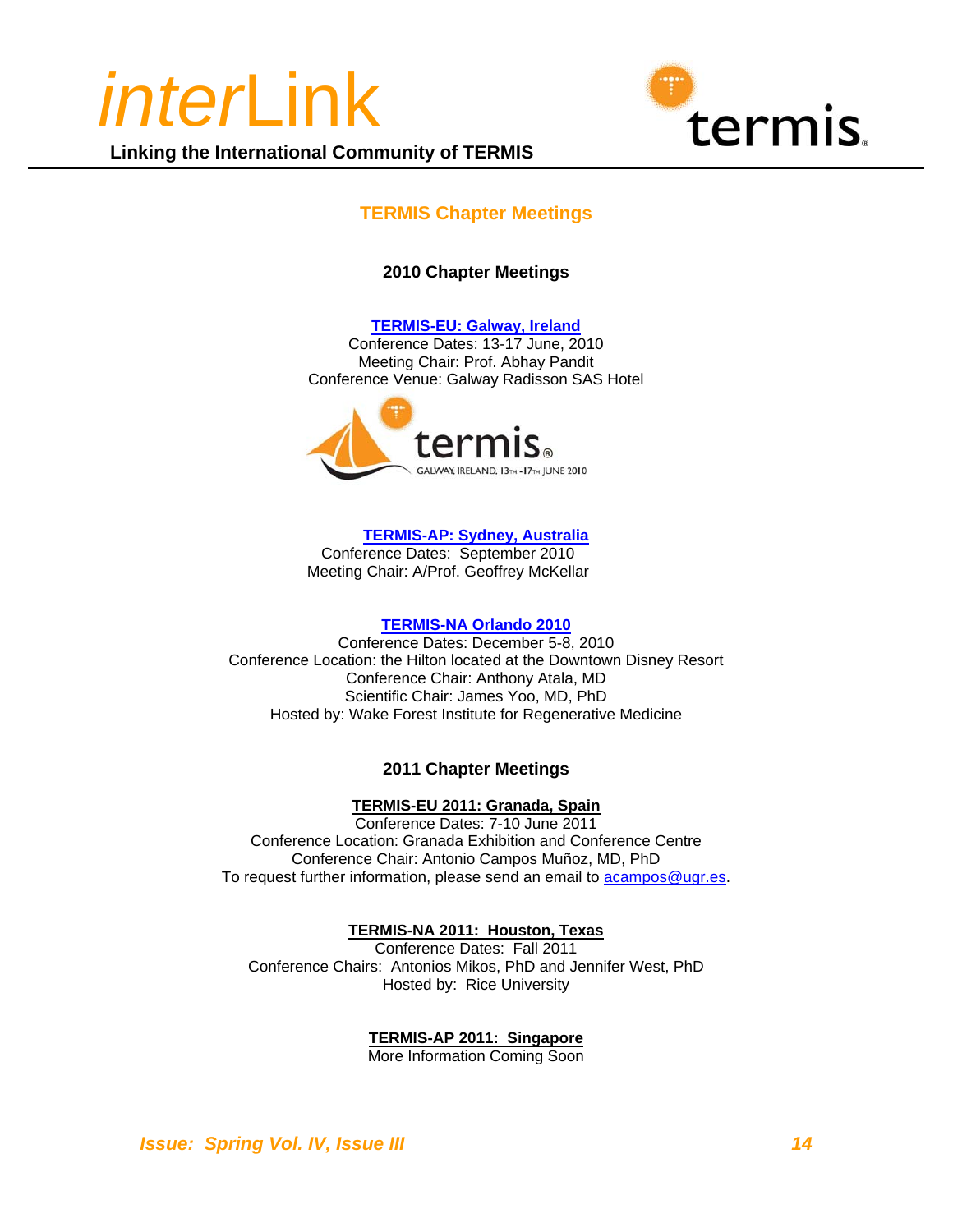



# **MARK YOUR CALENDARS!**

# **2012 3rd TERMIS World Congress**

In

*Vienna, Austria* 

September 5-8, 2012

Hofburg Congress Center

*"Tissue Engineering and Regenerative Medicine"* Conference Chair: Heinz Redl, PhD Program Chair: Martijn van Griensven

Ludwig Boltzmann Institute for Trauma Care in the AUVA Research Center and the Austrian Cluster for Tissue Regeneration Expertissues – NoE **TERMIS** 

To request further information, please send an email to **Office@lbitrauma.org**.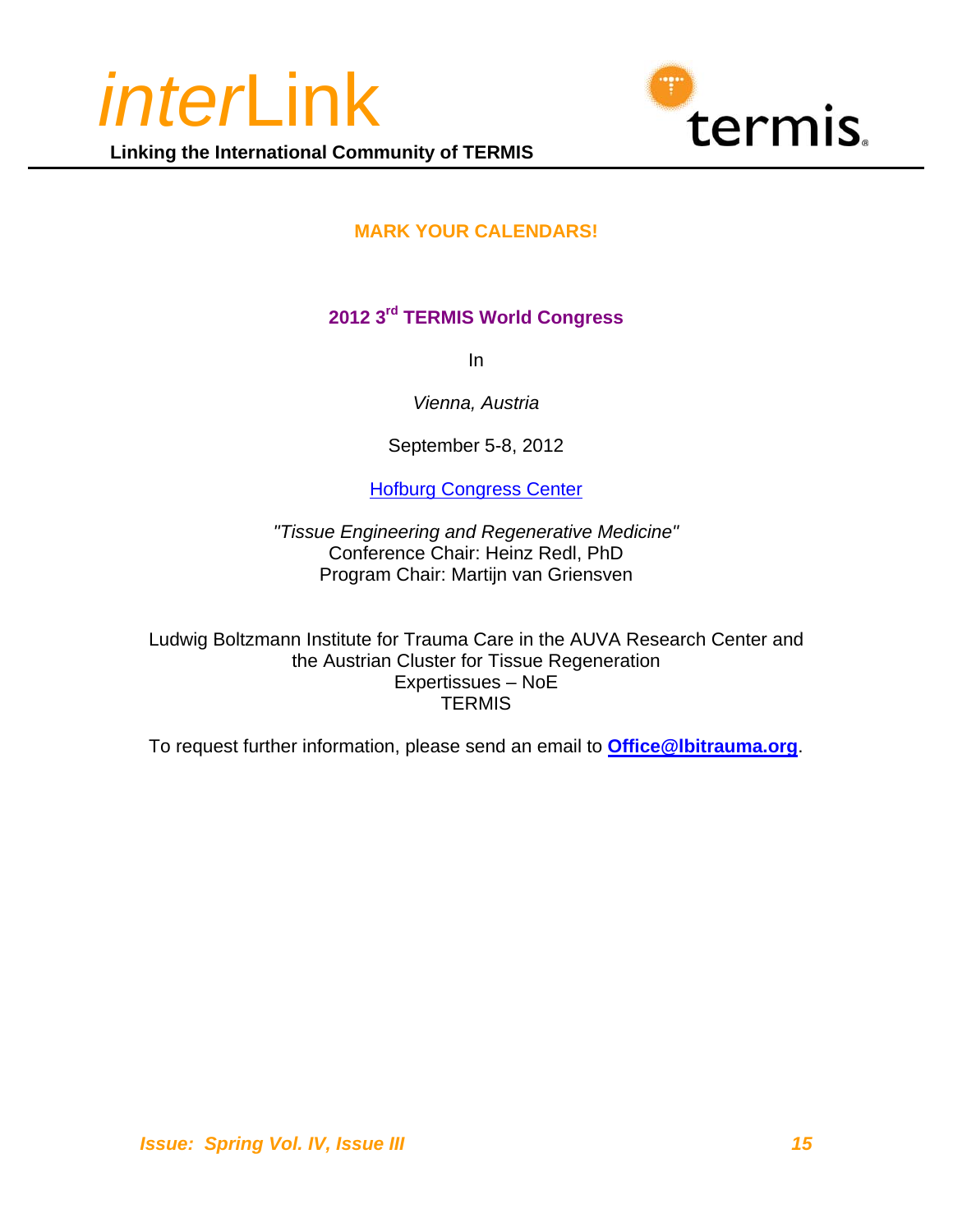



## **Upcoming Conferences Endorsed by TERMIS**

Please save the date: The **6th Symposium on "Biologic Scaffolds for Regenerative Medicine"**. The symposium will be held on April 25 – 27, 2010 at the Silverado Resort in Napa Valley, California.

**ORGANIZER/CHAIRPERSON:** Stephen F. Badylak, DVM, PhD, MD –University of Pittsburgh

**CALL FOR ABSTRACTS and SYMPOSIUM TOPICS:** Abstracts will be considered for all topics related to the use of biologic scaffolds for tissue engineering/regenerative medicine including: fundamental concepts of cell-scaffold interactions, tissue source and processing/manufacturing methods, pre-clinical in-vivo studies of tissue and organ reconstruction, factors that influence the host remodeling response, and results/outcomes of human clinical applications. It is anticipated that approximately 50% of the abstracts accepted for podium presentation will relate to human clinical experiences in body systems that include cardiovascular, gastrointestinal, urologic, dermatologic, musculoskeletal, and the central nervous system. Abstracts will be considered for podium presentation and poster session display.

**Deadline for receipt of abstracts is November 15th, 2009. Notification of abstract decision will be December 15th, 2009.**

**Web Address:** 

www.mirm.pitt.edu/events/2010\_Meetings/scaffoldssymposium.asp

#### **INVITED SPEAKERS INCLUDE:**

Martin Birchall, MD *BristolUniversity*

DinakarGolla,MD,FACS *UniversityofPittsburghMedicalCenter*

JoeIannotti,MD,PhD *ClevelandClinic*

DavidMcQuillan,PhD *LifeCellCorporation*

BuddyRatner,PhD *UniversityofWashington*

GordanaVunjak-Novakovic,PhD *ColumbiaUniversity*

|                      | Early Registration Feethru January 10th2010Student rate \$250TERMIS       |  |
|----------------------|---------------------------------------------------------------------------|--|
|                      | Registration FeeStudent rate \$250TERMIS rate \$400Full rate \$450        |  |
| \$500Full rate \$550 | On-site Registration Feeafter April 1st2010 Student rate \$350TERMIS rate |  |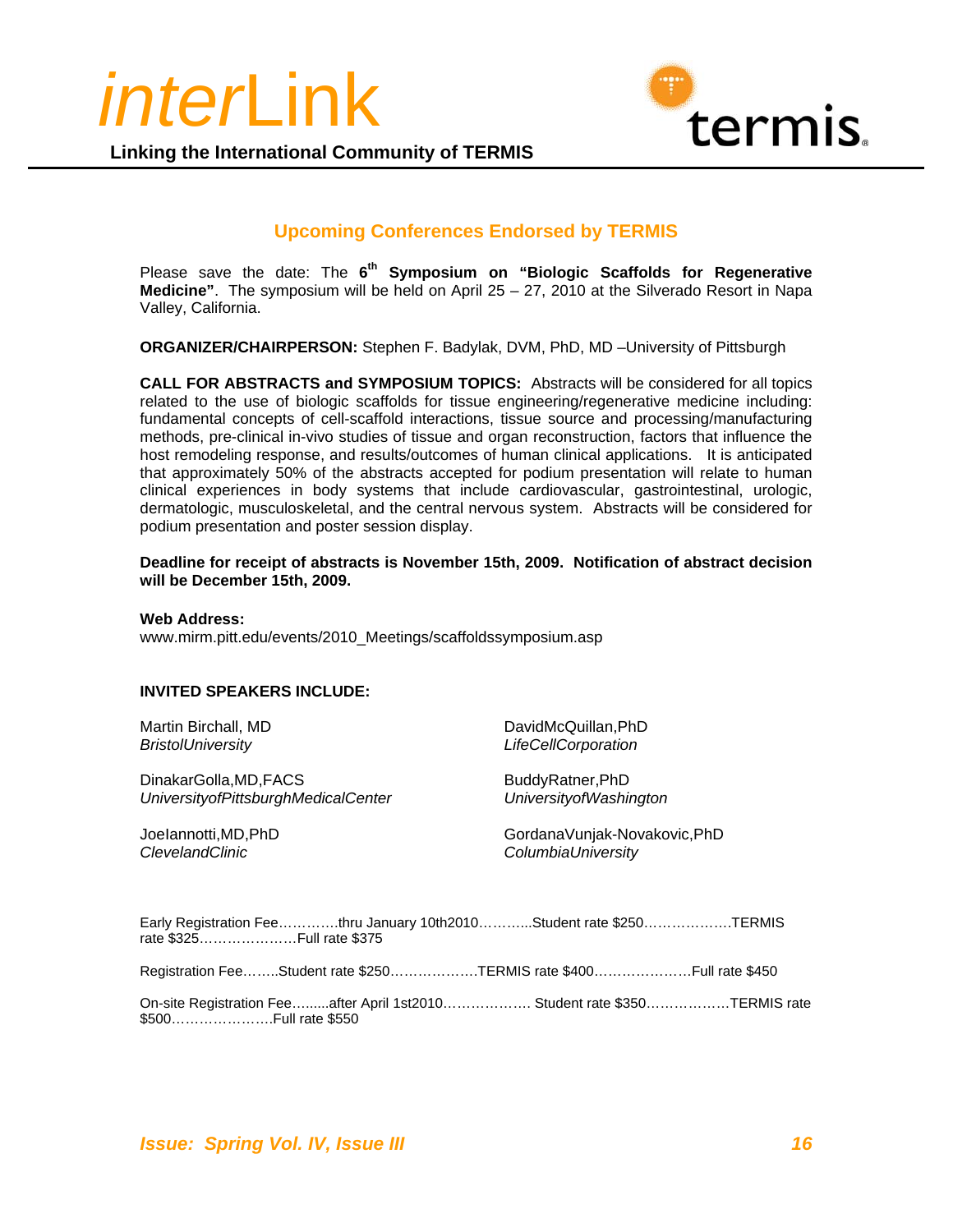

**Linking the International Community of TERMIS**

## **November 2009**

• Stem Cells USA & Regenerative Medicine Congress Conference Dates: 17-19 November 2009 Conference Location: Washington D.C.



2009

• Combined Meeting of the ESGCT, GSZ, DG-GT and ISCT

Conference Dates: 20 - 25 November 2009 Conference Location: Hannover, Germany Deadline for abstract submissions: 15 August 2009 Registration opens: 18 April 2009 2nd Announcmen

**Combined Meeting 2009** 

European Society of Gene and Cell Therapy (ESGCT) - German Society for Stem Cell Research (GSZ) -German Society for Gene Therapy (DG-GT) - International Society for Cellular Therapy (ISCT) Hannover, Germany - 21-25 Nov 2009

## **January 2010**

• Stem Cells World Congress Conference Dates: 20-21 January 2010 Conference Location: San Francisco, California



## **February 2010**

• Meniscus 2010

The Meniscus: From Cradle to Rocker Conference Dates: February 4-6, 2010 Conference Location: Ghent, Belgium Conference Chairs: R. Verdonk and P. Beaufils



*<i>Issue: Spring Vol. IV, ISSUe III 17 II* 17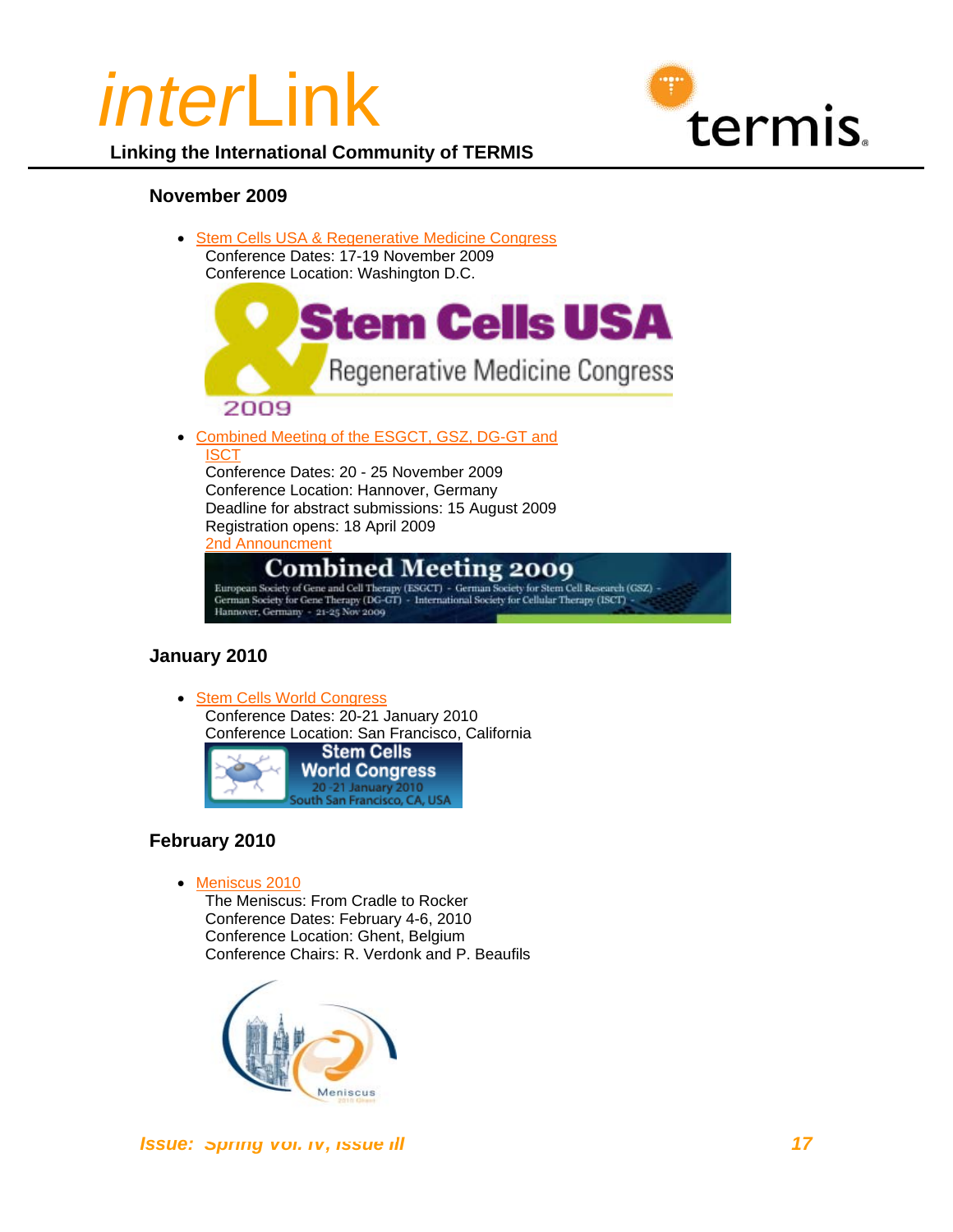

**Linking the International Community of TERMIS**

## **March 2010**

• 14th Annual Hilton Head Workshop Regenerative Medicine: Advancing to Next Generation Therapies Workshop Dates: March 7-10, 2010 Hilton Head, South Carolina Abstract deadline: November 13, 2009

## **April 2010**

• Translational Regenerative Medicine Forum Forum Dates: April 6-8, 2010 Forum Location: Twin City Quarter, Winston-Salem, N.C.



• 6th Symposium on "Biologic Scaffolds for Regenerative Medicine" Symposium Dates: April 25-27, 2010 Organizer/Chair: Stephen Badylak, DVM, PhD, MD Symposium Location: The Silverado Resort, Napa Valley, California Deadline for Abstract Submission: November 15, 2009

## **June 2010**

• TERMIS-EU: Galway, Ireland

Conference Dates: 13-17 June, 2010 Meeting Chair: Prof. Abhay Pandit Conference Venue: Galway Radisson SAS Hotel Closing Date for Symposia Submissions: 15th September 2009 Open Call for Abstracts: 15th October 2009

## **September 2010**

• BIOSPINE 3 - 3rd World Congress on Biotechnologies for Spinal Surgery Conference Dates: September 1-4, 2010 Conference Location: Amsterdam, The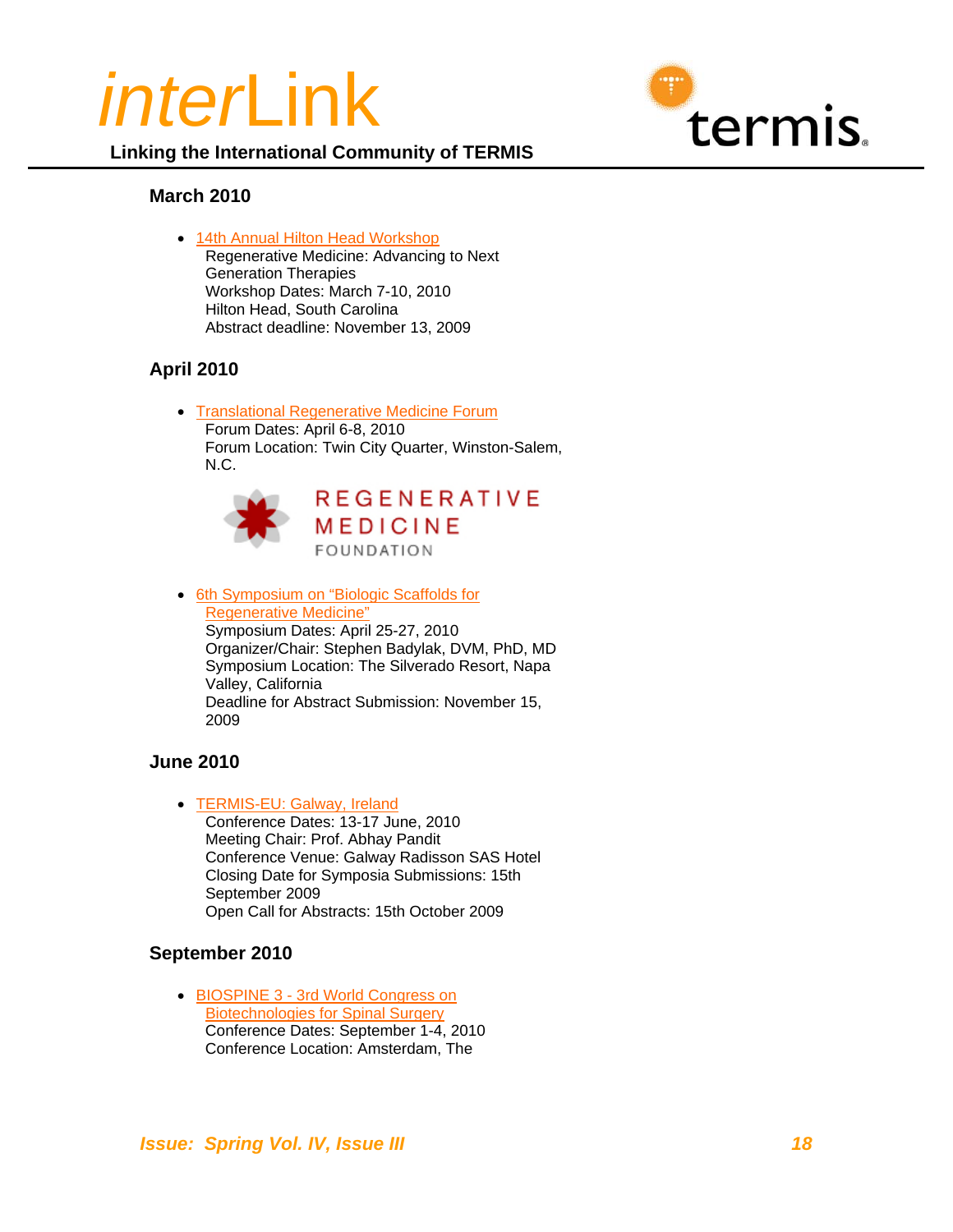

# **Linking the International Community of TERMIS**

# **Netherlands BIOSPINE 3**

## 3rd International Congress Biotechnologies for Spinal Surgery

Amsterdam, The Netherlands September 1st-4th, 2010

• TERMIS-AP: Sydney, Australia Conference Dates: 15-17 September 2010 Conference Location: Sheraton on the Park, Sydney Meeting Chair: A/Prof. Geoffrey McKellar

## **October 2010**

• ASMB 2010 Biennial Meeting

Conference Dates: October 24-27, 2010 Conference Location: Marion Hotel, Charleston, SC Organizer: Jean Schwarzbauer, Princeton **University** 

Keynote: Elaine Fuchs, Rockefeller University



**American Society for Matrix Biology**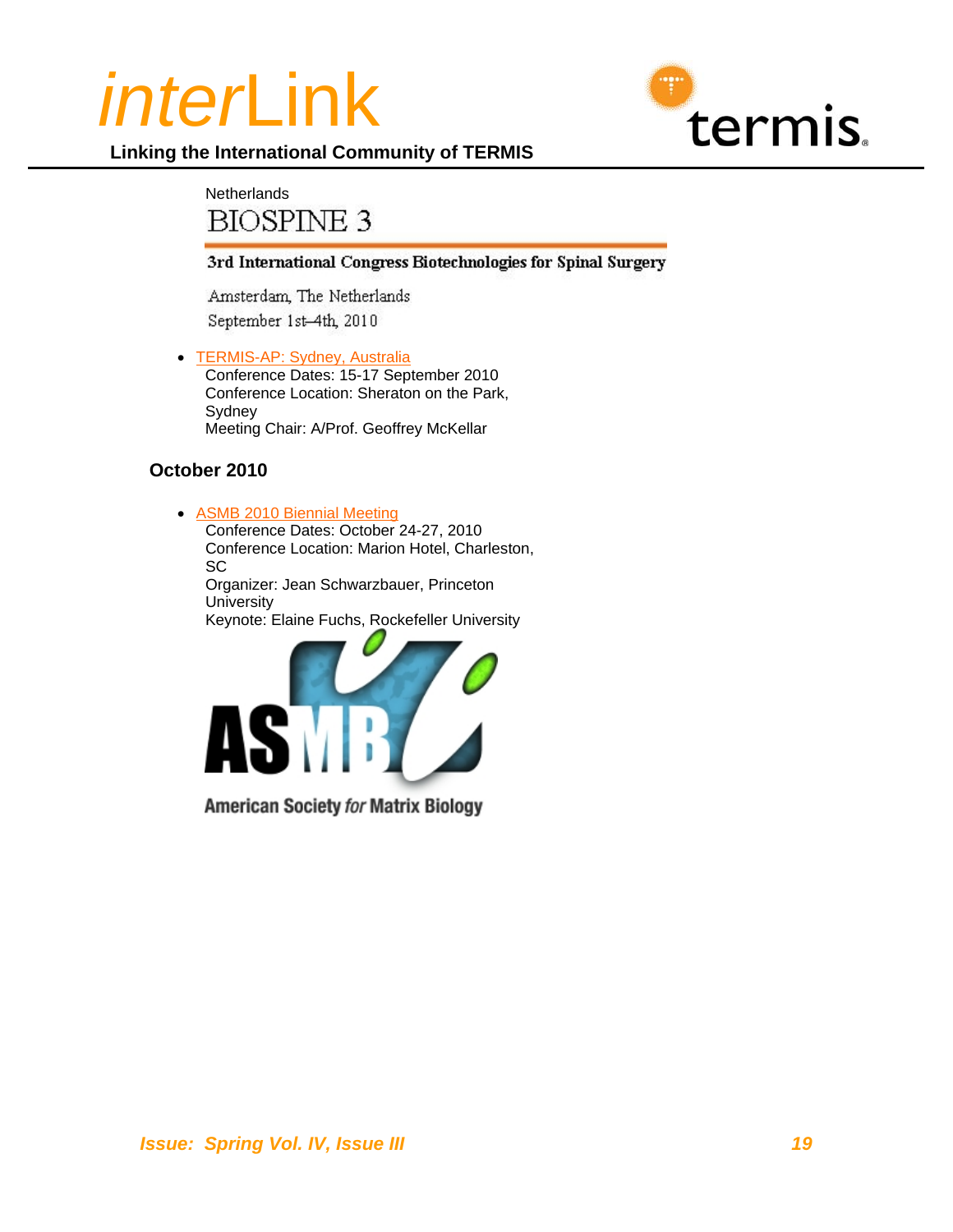



Mary Ann Liebert, Inc. & publishers

www.liebertpub.com

#### SUBSCRIBE TODAY!

Members of TERMIS may purchase a subscription to the journal, *Tissue Engineering* at a discounted membership rate. The journal, *Tissue Engineering*, published by Mary Ann Liebert Publications, Inc., is the official journal of TERMIS.

For further information on the journal, *Tissue Engineering*, and to view information on other journals published by Mary Ann Liebert, please visit the Tissue Engineering website.

#### *Tissue Engineering***, 2010 Subscription Rates**

*Tissue Engineering*, Official Journal of the Tissue Engineering and Regenerative Medicine International Society, has been receiving increasing numbers of excellent reviews and methods papers. Tissue Engineering (Part A) has traditionally focused on hypothesis-driven scientific reports. The Reviews and Methods journals will enable the flagship *Tissue Engineering* to bring these valuable papers to the readership on a much larger scale.

Mary Ann Liebert, Inc., publishers of the journal, *Tissue Engineering*, are offering a combined subscription for *Tissue Engineering*, Parts A, B and C. Combined Subscription to *Tissue Engineering***, Parts A, B, & C Print**: \$249.00 US & Canada; \$309.00 outside US **Online**: FREE to members

#### *Tissue Engineering***, Part A**

Co-editors: Antonios G. Mikos, and Peter C. Johnson

The flagship journal provides a fundamental understanding of structure-function relationships in normal and pathologic tissues with the ultimate goal of developing biological substitutes. The Journal brings together scientific and medical experts in the fields of biomedical engineering, biomaterials science, molecular and cell biology, genetic engineering, and surgery to present and discuss advances in this emerging field.

#### *Tissue Engineering***, Part B, Reviews**

Co-editors: John P. Fisher, Antonios G. Mikos, and Peter C. Johnson

This new journal meets the urgent need for high-quality review papers due to the rapid expansion of the field. The Journal presents critical discussions, analyses, and concise summaries of research in different aspects of the field to assess where we are now and future directions.

#### *Tissue Engineering***, Part C, Methods**

Co-editors: John A. Jansen, Antonios G. Mikos, and Peter C. Johnson

This new journal presents procedures and protocols that will be adopted by the tissue engineering community as the research is translated into clinical applications. Authoritative